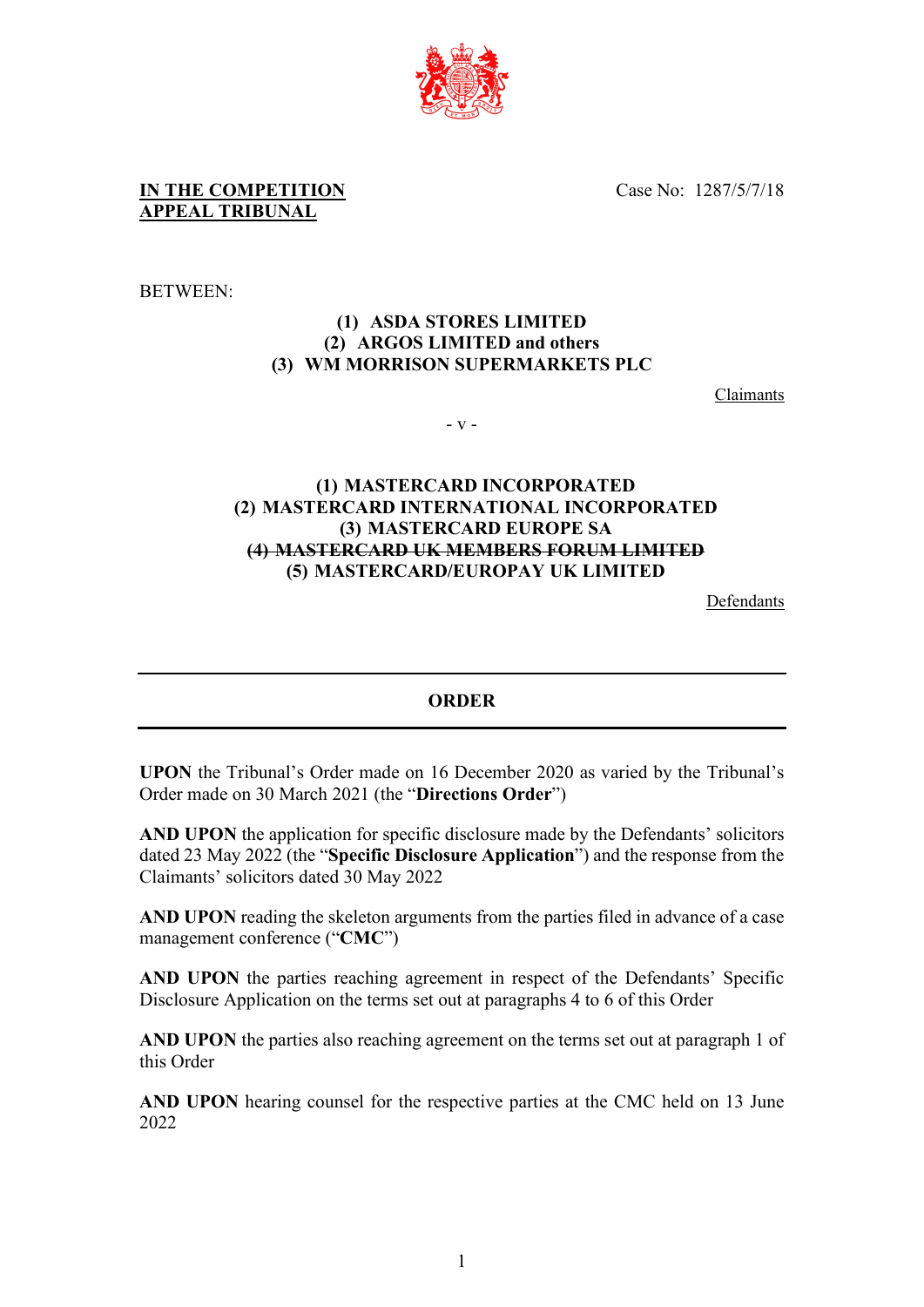**AND HAVING REGARD TO** the Tribunal's case management powers pursuant to Rule 53 of the Competition Appeal Tribunal Rules 2015 (the "**2015 Rules**")

# **IT IS ORDERED THAT:**

## **Pleadings**

- 1. The Defendants shall be granted permission to amend their Fifth Amended Defences in the terms set out in paragraph 12 of their skeleton argument for the CMC to specifically plead the effect of corporation tax on the assessment of damages. They shall also have permission to amend paragraph 145 of their Fifth Amended Defences to the claims brought by the First Claimant ("**Asda**") and the Third Claimant ("**Morrisons**"), and paragraph 147 of their Defence to the claim brought by the Second Claimant ("**Argos**") to remove the words "*and a significant number of transactions would not have taken place at all*". Sixth Amended Defences to each of the claims shall be filed within 3 days of this Order.
- 2. Asda and Argos, and Morrisons shall be granted permission to make consequential amendments to their Fourth Amended Replies and Fifth Amended Reply respectively, if so advised, by 11 July 2022.
- 3. As soon as practicable after the expiry of six weeks from the provision by the Claimants of all documents responsive to the Defendants' Specific Disclosure Application, the Claimants shall have liberty to apply to strike out the Defendants' Sixth Amended Defences insofar as they allege supplier pass-on unless by that date the Defendants:
	- (a) Provide the Claimants with a draft amended pleading containing further particulars of the Defendants' case on supplier pass-on; or
	- (b) Withdraw those aspects of its pleaded case.

## **Specific disclosure**

4. Each of the Claimants shall conduct searches for and provide disclosure by list of documents falling within the following categories: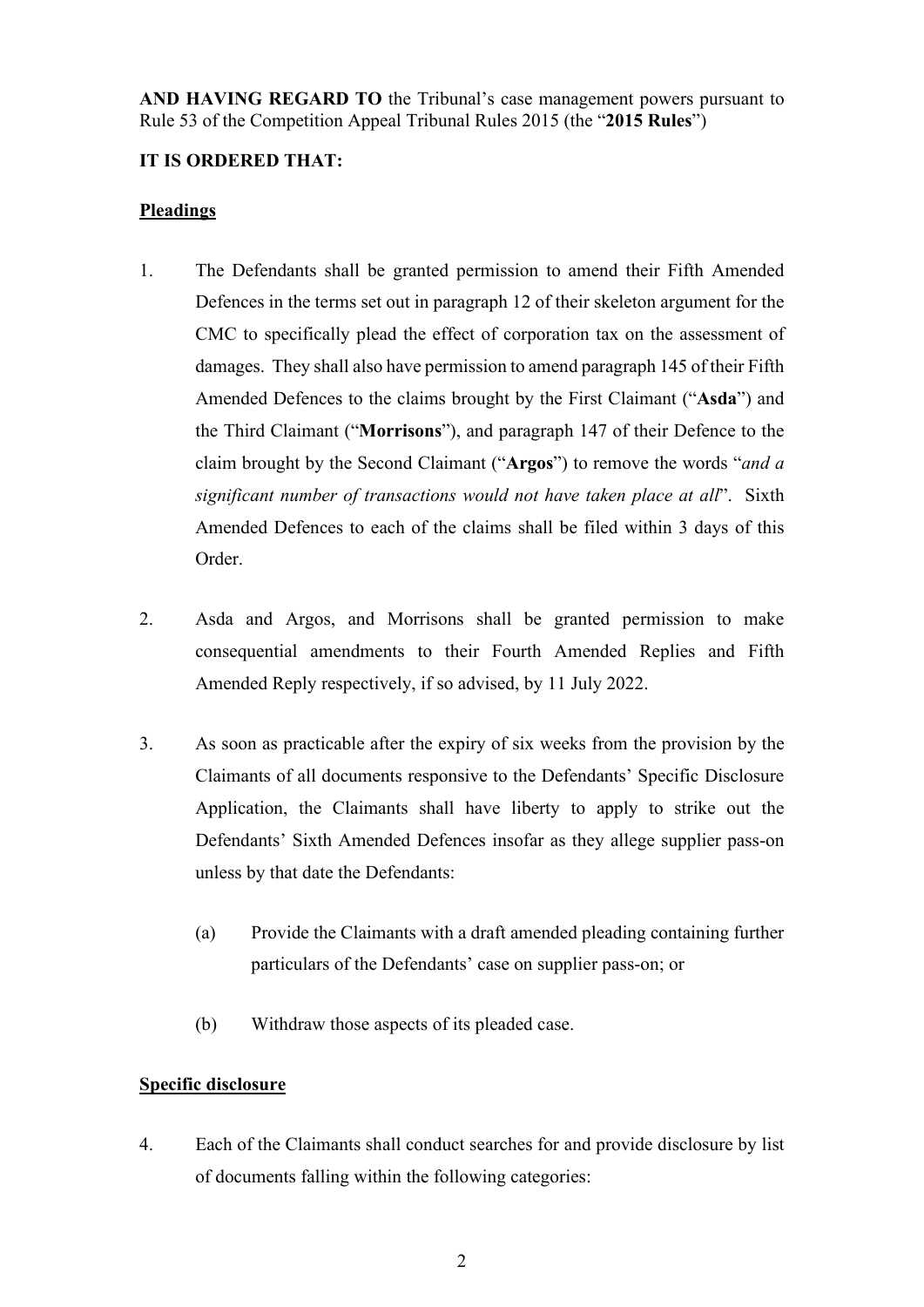#### *(i) Claimants' responses to changes in VAT*

- (a) Documents covering the discussions, planning, recommendations and any subsequent actions taken by each of the Claimants responsive to the following changes in the applicable rate of VAT:
	- (i) the fall from 17.5% to 15% on 1 December 2008, announced on 24 November 2008; and
	- (ii) the rise from 17.5% to 20% on 4 January 2011, announced on 22 June 2010,

in each case limited to documents created or modified during the period from the date of the announcement of the change to three months following its effective date.

- (b) The Claimants shall identify potentially relevant documents for review using the search terms listed in Annex 1 to this Order (the "**VAT Search Terms**").
- (c) The VAT Search Terms shall be applied to:
	- (i) all documents and data already collected by the Claimants pursuant to the liability ("**Phase 1**") and quantum ("**Phase 2**") disclosure exercises (the "**Existing Data Set**"); and
	- (ii) documents collected from the mailboxes of: (a) in Asda, the Vice President of Ambient, and the Category Directors of (i) Grocery and Impulse, and (ii) Alcohol; (b) in Morrisons, the Commercial Director of Ambient, and the Category Directors of (i) Grocery and Impulse, and (ii) Alcohol; and (c) in Argos, the Commercial Directors, and the Trading Directors in respect of (i) Electrical, and (ii) Furniture.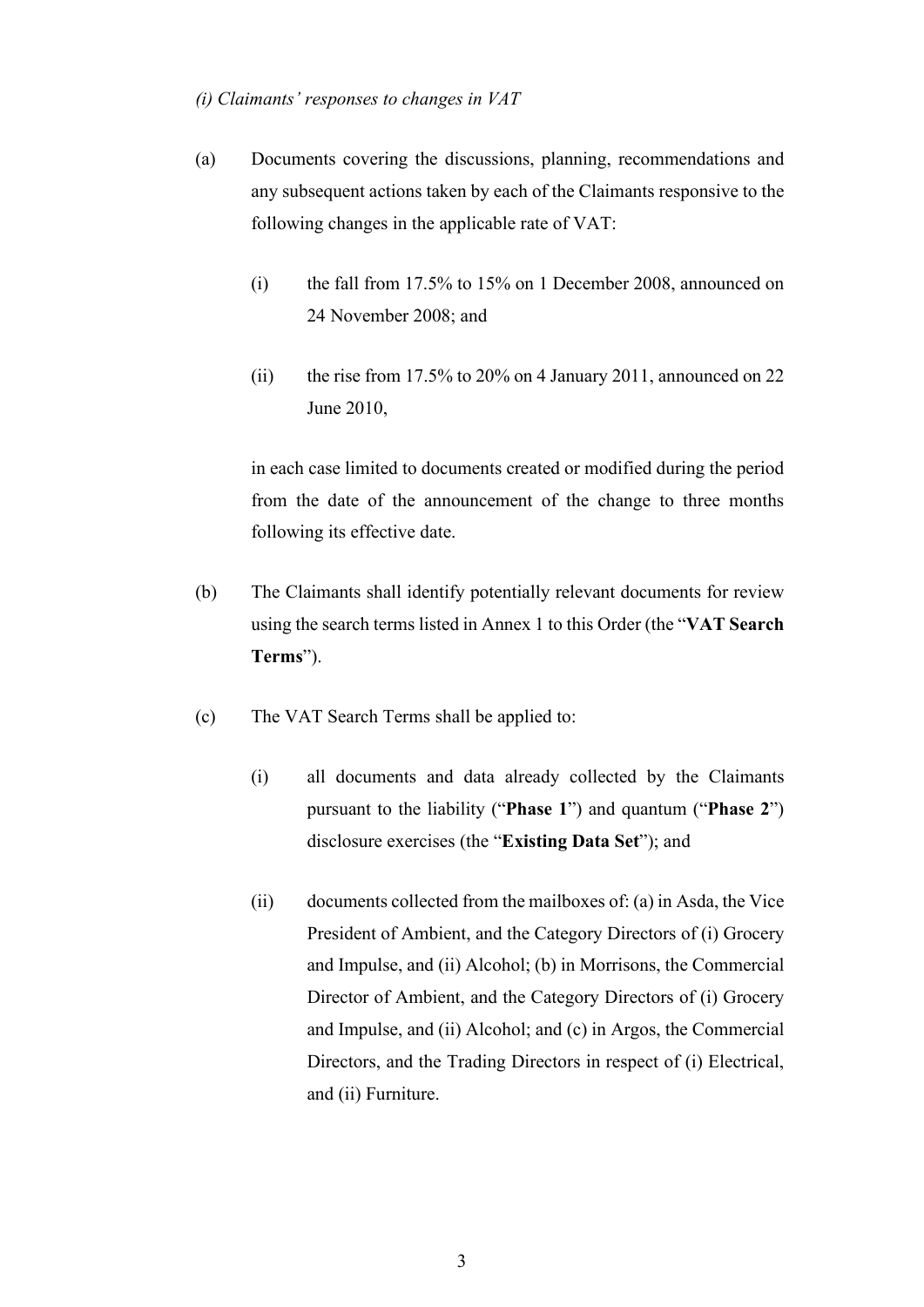#### *(ii) Claimants' responses to price changes by suppliers*

- (d) Documents (including records of discussions and negotiations with individual suppliers) covering the discussions, planning, recommendations, and any subsequent actions taken by each of the Claimants responsive to price "shocks" as follows:
	- (i) in respect of the increase in the price of coffee beans of approximately 120% between 3 May 2010 and 1 April 2011, and within the date range of 3 May 2010 to 30 September 2011, Asda shall search for documents collected from the mailboxes of the Vice President of Ambient, and the Category Directors of Grocery and Impulse; and Morrisons shall search for documents collected from the mailboxes of the Commercial Director of Ambient, and the Category Directors of Grocery and Impulse; and
	- (ii) in respect of the decrease in the price of sugar of approximately 40% between 1 January 2010 and 1 April 2010, and within the date range of 1 January 2010 to 30 September 2010, Asda shall search for documents collected from the mailboxes of the Vice President of Ambient, and the Category Directors of Grocery and Impulse; and Morrisons shall search for documents collected from the mailboxes of the Commercial Director of Ambient, and the Category Directors of Grocery and Impulse.
- (e) The Claimants shall identify potentially relevant documents for review using the search terms listed in Annex 2 to this Order (the "**Shock Search Terms**"). In the event that the Shock Search Terms yield a disproportionate number of documents, the parties shall liaise cooperatively to refine the search terms further.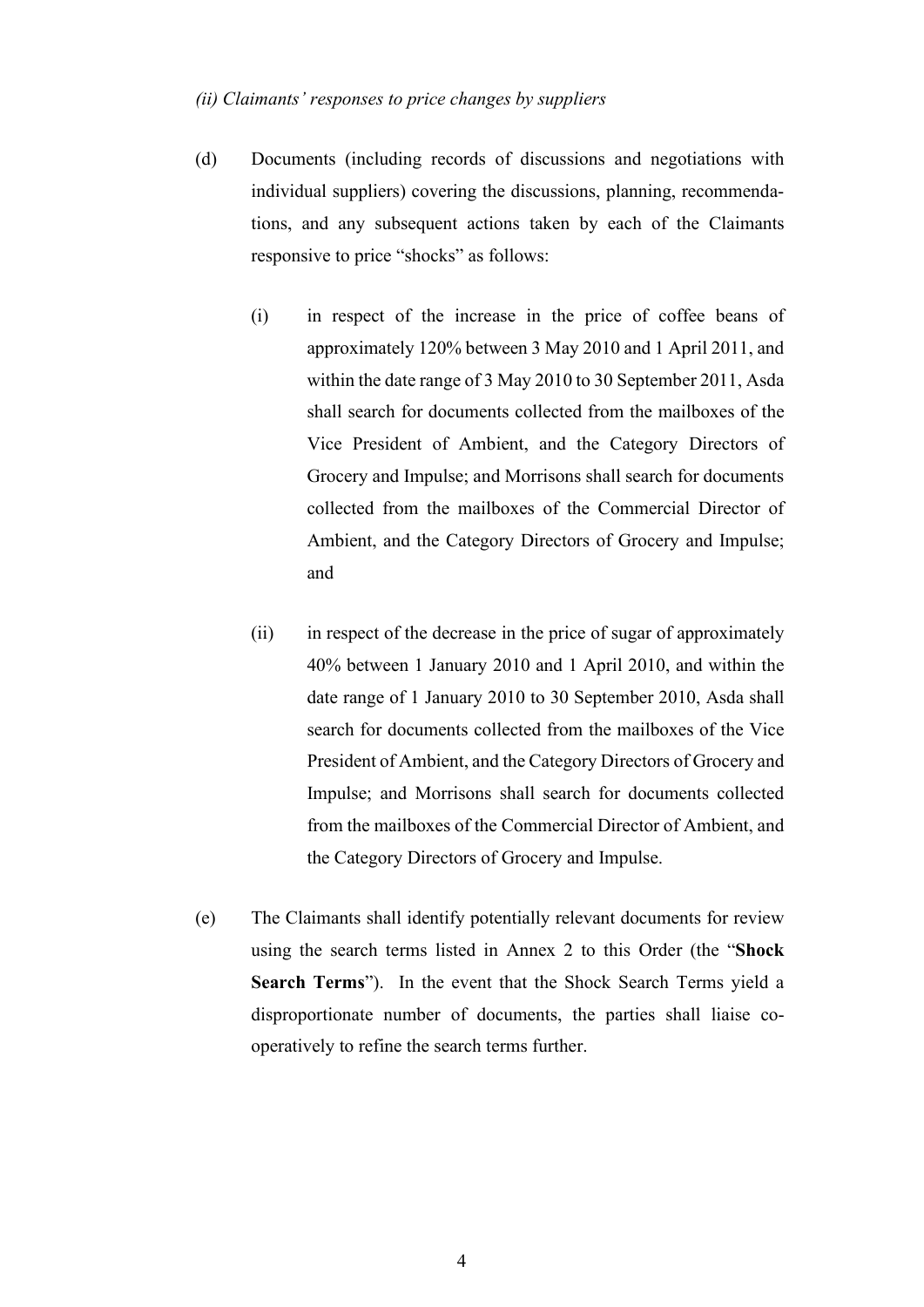### *(iii) Submissions to the Competition and Markets Authority*

(f) In respect of Asda, any responses submitted by it to the Competition and Markets Authority referring to profitability margins, competition and pass-on during the proposed Sainsbury's/Asda merger in 2018/2019.

### *(iv) Claimants' responses to the IFR*

- (g) Documents created or modified in the period 4 November 2014 to 9 March 2016 covering the discussions, planning, recommendations and any subsequent actions taken by each of the Claimants responsive to Mastercard's voluntary and required MIF reductions during that period.
- (h) The Claimants should identify potentially relevant documents for review using the search terms listed in Annex 3 to this Order (the "**IFR Search Terms**"), which should be applied to the Existing Data Set.
- 5. In the event that no mailbox data is available throughout the relevant period for at least one individual in each of the roles identified in paragraphs  $4(c)(ii)$ , 4(d)(i) or 4(d)(ii), the relevant Claimant will instead search for documents in the relevant period held by other custodians in the roles identified in paragraphs  $4(c)(ii)$ ,  $4(d)(i)$  or  $4(d)(ii)$  within another of the product categories identified in the Defendants' Specific Disclosure Application.
- 6. Lists of documents and the underlying documents to be disclosed by reference to the above categories shall be served by the Claimants on the Defendants' solicitors by no later than 4pm on 11 July 2022.

### **Witnesses of fact**

- 7. The Claimants shall be granted permission to file and serve further witness statements as follows:
	- (a) addressing the incidence of tax, if so advised, by 11 July 2022; and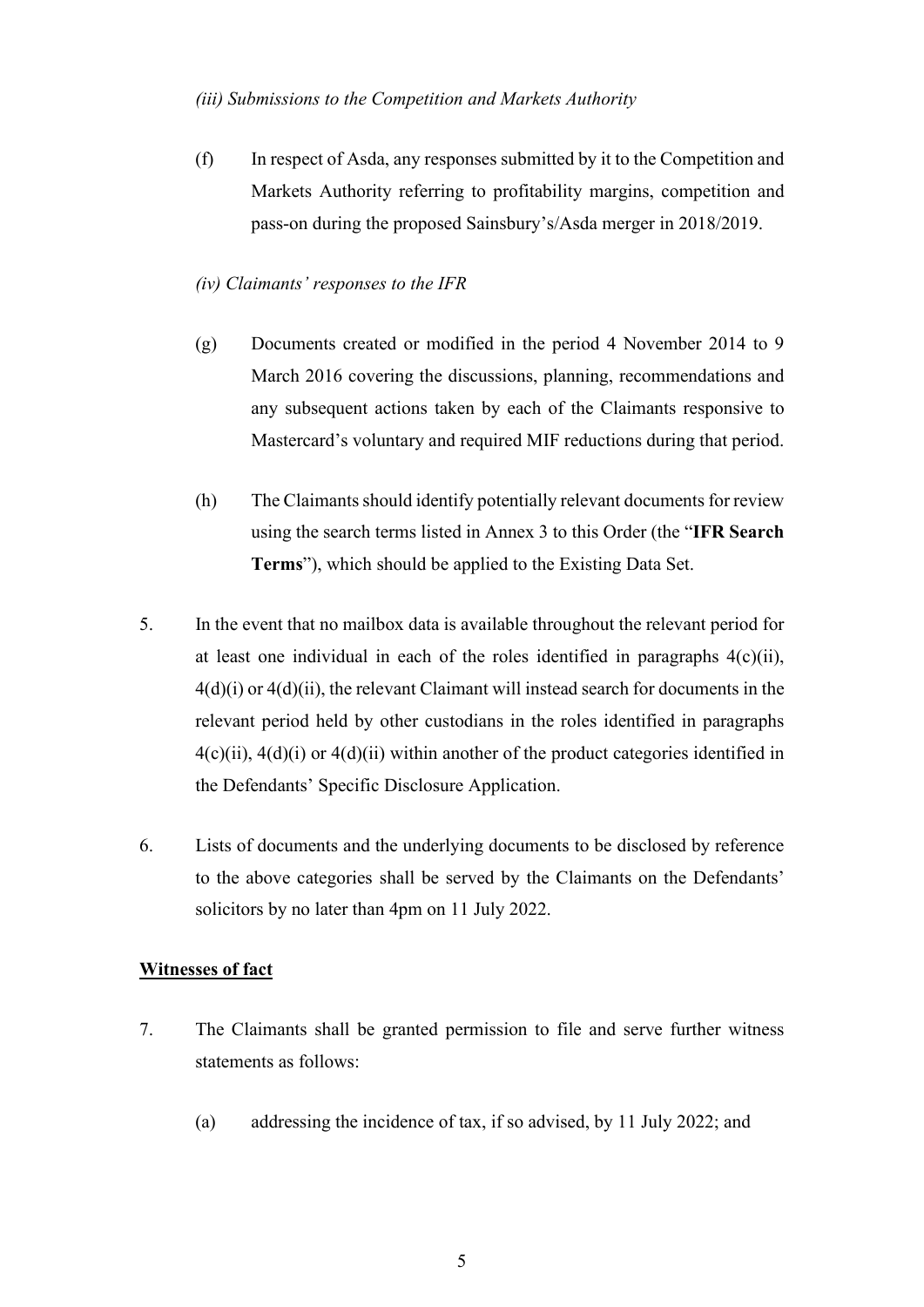- (b) addressing supplier pass-on, if so advised, within four weeks of receiving the Defendants' Sixth Amended Defences.
- 8. Reply witness statements (if any) shall be filed and exchanged simultaneously by 4pm on 15 July 2022.
- 9. Unless otherwise ordered, witness statements shall stand as evidence in chief of the witness at the Phase 2 trial.
- 10. No party shall be permitted to adduce oral evidence at the Phase 2 trial from a witness whose statement has not been served in advance, except with permission from the Tribunal.
- 11. By 14 October 2022, the Claimants shall notify the Defendants of which of the Defendants' witnesses, who gave oral evidence as part of Phase 1 of these proceedings and have not provided a further witness statement in Phase 2, they wish to recall for further cross-examination at the Phase 2 trial, setting out the specific topics to be covered and the expected length of time required. In the event of the Defendants objecting, the Tribunal shall resolve any dispute either on the papers or at the PTR.

### **Expert evidence**

- 12. The parties shall each have permission to adduce expert evidence in the disciplines of competition economics and accountancy, if so advised, to address issues in dispute relating to (i) pass-on, (ii) cost of finance / interest, (iii) tax, and (iv) overcharge / counterfactual assessment issues. The parties shall have permission each to rely on evidence from a maximum of three experts and there shall be no duplication between the evidence of each party's experts.
- 13. Signed reports of experts are to be filed and exchanged simultaneously by 4pm on 29 July 2022.
- 14. Any rebuttal or supplemental experts' reports are to be filed and exchanged simultaneously by 4pm on 7 October 2022.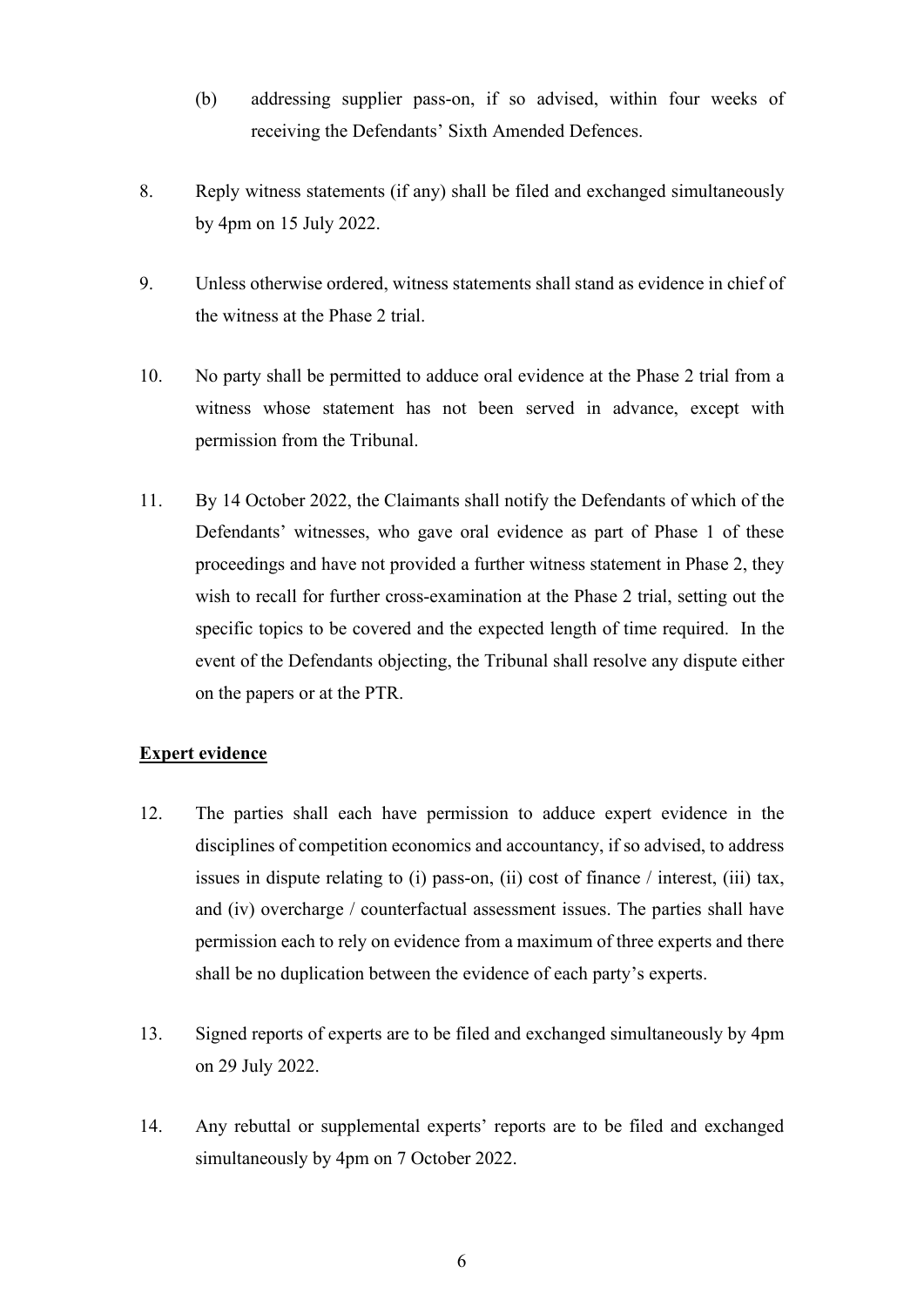- 15. In the event that the expert reports in any discipline disclose differences of opinion, the relevant experts shall meet on a without prejudice basis by 4pm on 28 October 2022 for the purpose of: (i) identifying the issues in dispute between them; and (ii) where possible, reaching agreement on those issues. In the absence of any equivalent Rule or paragraph contained in either the 2015 Rules or the Competition Appeal Tribunal's Guide to Proceedings 2015, paragraph 9 of the Civil Procedure Rules Practice Direction 35 shall apply to the preparation for, and conduct of, the meeting.
- 16. The Joint Memorandum of Experts in each discipline is to be filed by 4pm on 11 November 2022 showing: (i) those issues on which they did agree; and (ii) those issues on which they disagree and a summary of their reasons for disagreeing.
- 17. If the experts' reports cannot be agreed, the parties shall have permission to call and cross-examine expert witnesses at the Phase 2 trial, limited to those experts whose reports have been exchanged pursuant to paragraph 13 of this Order.

### **Pre-Trial Review**

18. A pre-trial review shall be listed to be held on the first available date after 21 November 2022. Among the issues to be considered at the pre-trial review will be whether oral expert evidence should be given concurrently or individually.

### **Pre-trial directions for Phase 2**

- 19. No later than by 2 November 2022 the Claimants shall send the Defendants a draft bundle index for the trial bundle.
- 20. The Defendants shall send any comments on the draft index to the Claimants no later than by 18 November 2022.
- 21. Trial bundles shall be prepared by the Claimants and shall be served and filed no later than 30 November 2022.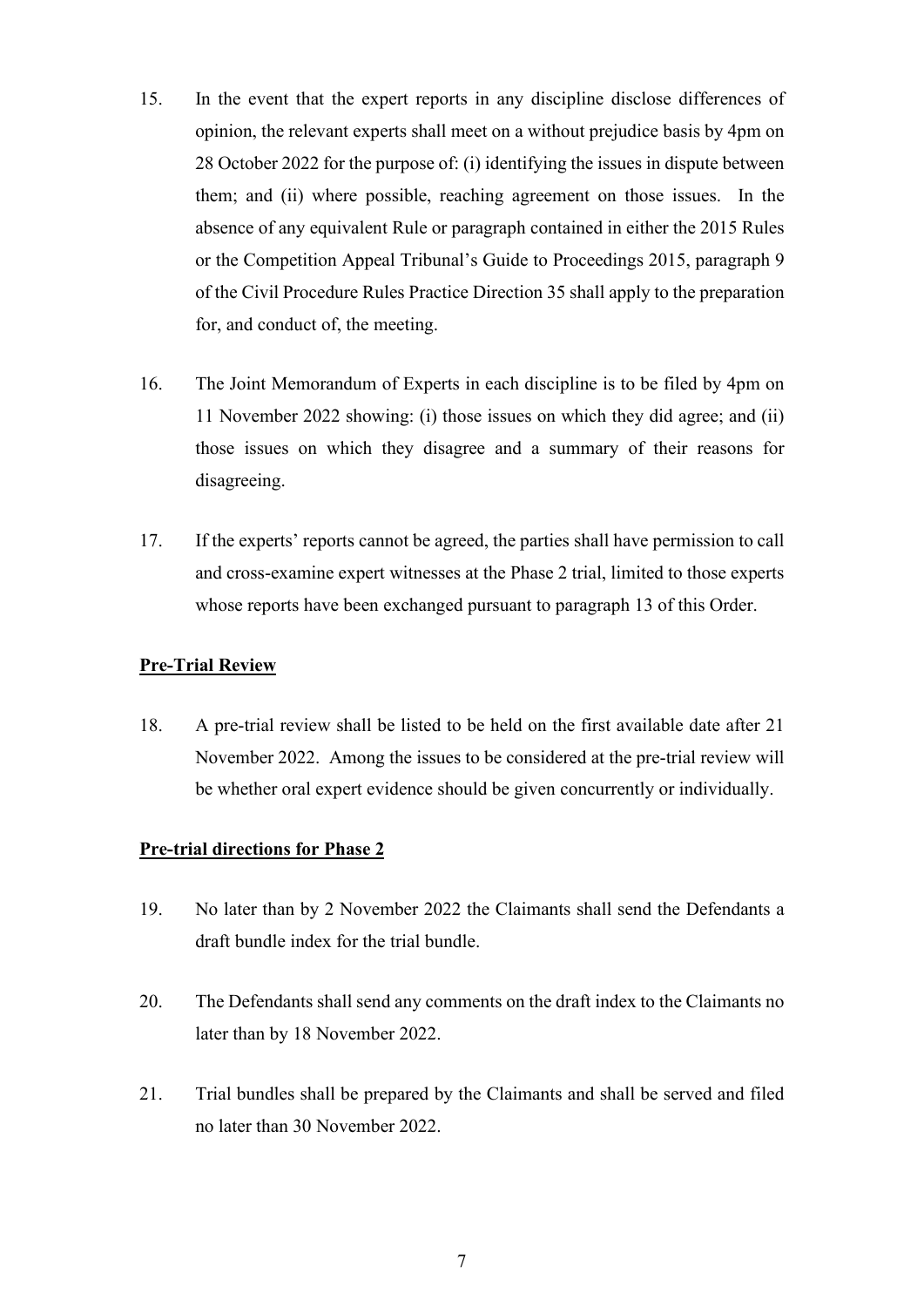- 22. The Claimants shall file and serve a skeleton argument for trial by no later than 4pm on 7 December 2022.
- 23. The Defendants shall file and serve a skeleton argument for trial by no later than 4pm on 14 December 2022.
- 24. Authorities bundles shall be prepared by the Claimants and shall be served and filed no later than 21 December 2022.
- 25. As the parties have agreed to the use of electronic bundles at trial, the Claimants shall enquire with the Tribunal in advance of the deadline in paragraph 21 of this Order whether the Tribunal's preference is to have its trial and authorities bundles electronically and/or in hard copy.

## **Miscellaneous**

- 26. By agreement the parties may vary without further Order any deadline in this Order relating to supplemental disclosure, factual evidence or expert evidence by up to fourteen days provided that there is no impact to the Phase 2 trial date and they inform the Tribunal of such agreement in advance of the expiry of the relevant deadline.
- 27. Each party shall have liberty to apply to add or vary any directions set out in this Order.
- 28. Costs in the case.

## **The Hon Mrs Justice Bacon**

Chairwoman of the Competition Appeal Tribunal

Made: 13 June 2022 Drawn: 15 June 2022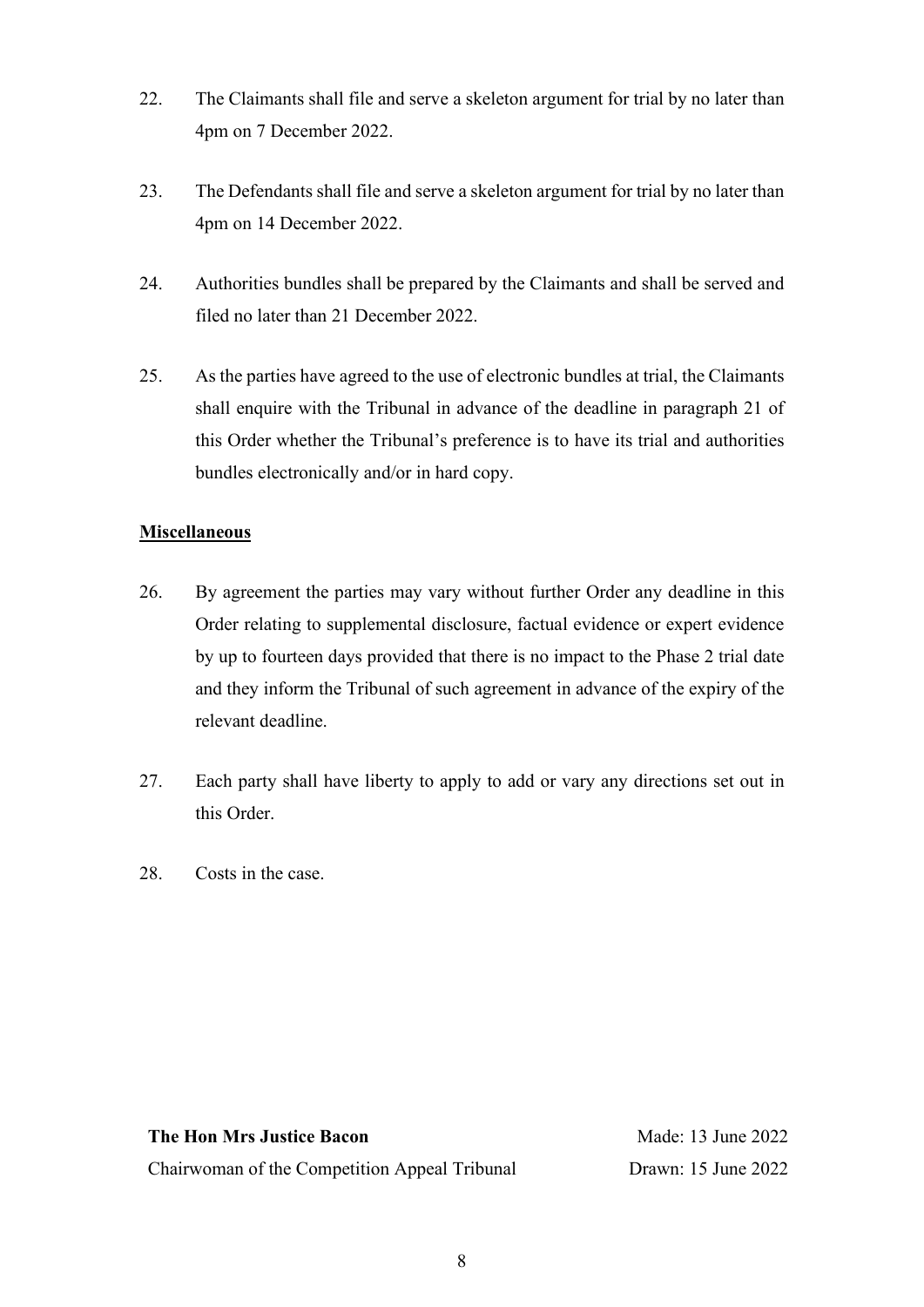#### **Annex 1 – VAT Search Terms**

"VAT" within 3 words of "change"

"VAT" within 3 words of "reduction"

"VAT" within 3 words of "rise"

"VAT" within 3 words of "fall"

"VAT" within 3 words of "increase"

"VAT" within 3 words of "decrease"

"VAT" within 5 words of "17.5%"

"VAT" within 5 words of "15%"

"VAT" within 5 words of "20%"

"VAT" AND "22 June 2010"

"VAT" AND "4 January 2011"

"VAT" AND "1 December 2008"

"VAT" AND "24 November 2008"

### **Annex 2 – the Shock Search Terms**

"coffee"

"sugar"

### **Annex 3 – IFR Search Terms**

"IFR"

"Interchange Fee Regulation"

"0.3%" within 5 words of "Interchange"

"0.2%" within 5 words of "Interchange"

"REGULATION (EU) 2015/751"

"MIF reduction"

"MSC reduction"

"interchange" within 3 words of "reduction"

"0.3%" within 5 words of "card fee"

"0.2%" within 5 words of "card fee"

"30bps" within 5 words of "interchange"

"20bps" within 5 words of "interchange"